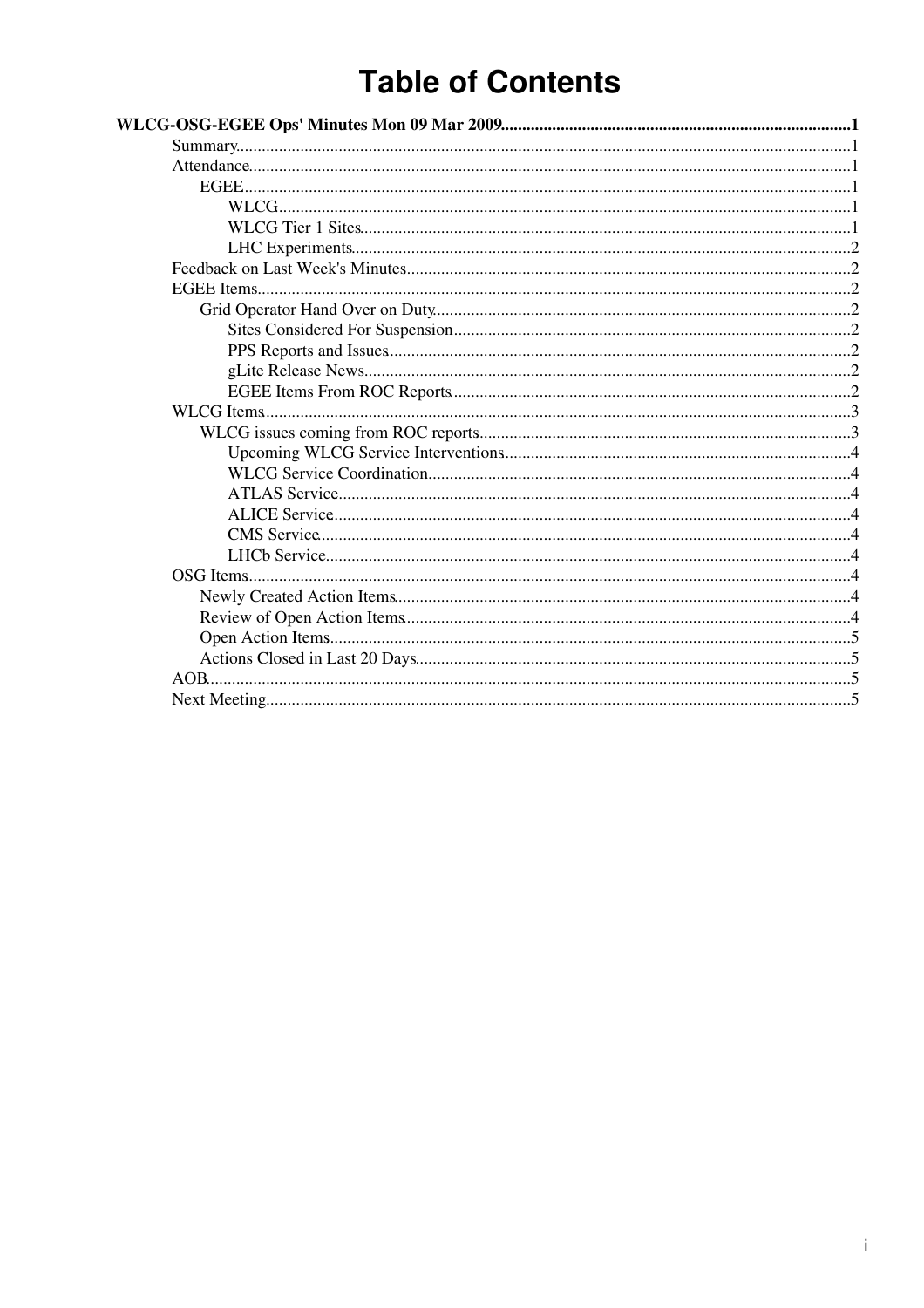# <span id="page-1-0"></span>**WLCG-OSG-EGEE Ops' Minutes Mon 09 Mar 2009**

- Date: Mon 09 Mar 2009
- Agenda: [53678](http://indico.cern.ch/conferenceDisplay.py?confId=53678)
- Chair: [JohnShade](https://twiki.cern.ch/twiki/bin/view/Main/JohnShade)
- Minutes: [AntonioRetico](https://twiki.cern.ch/twiki/bin/view/Main/AntonioRetico)
- Minutes from previous meetings: [WlcgOsgEgeeOpsMeetingMinutes](https://twiki.cern.ch/twiki/bin/view/EGEE/WlcgOsgEgeeOpsMeetingMinutes)
- Distribution: [grid-operations-meeting@cernNOSPAMPLEASE.ch](mailto:grid-operations-meeting@cernNOSPAMPLEASE.ch)

### <span id="page-1-1"></span>**Summary**

gLite3.2 is announced as the first version of glite supporting signed rpms

LHCb is doing extensive testing of GGUS alarm tickets against T1 sites

### <span id="page-1-2"></span>**Attendance**

#### <span id="page-1-3"></span>**EGEE**

- Asia Pacific ROC: ShuTing Liao
- Central Europe ROC: Malgorzata Krakowian
- OCC / CERN ROC: John Shade, Antonio Retico, Steve Traylen
- French ROC: Rolf Rumler, Helene Cordier
- German/Swiss ROC: Angela Poschlad
- Italian ROC: -
- Northern Europe ROC: Ron Trompert
- Russian ROC: Victor Edneral
- South East Europe ROC: Kostas Koumantaros
- South West Europe ROC: Kai Neuffer
- UK/Ireland ROC: Jeremy Coles
- GGUS: Guenter Grein
- GOCDB: Gilles Mathieu
- CIC Portal : Helene Cordier
- C-COD : Vera Hansper
- [OSG](https://twiki.cern.ch/twiki/bin/view/EGEE/OSG) : Rob Quick

#### <span id="page-1-4"></span>**WLCG**

• WLCG Service Coordination: Harry Renshall, Jamie Shiers

#### <span id="page-1-5"></span>**WLCG Tier 1 Sites**

- ASGC: ShuTing Liao
- BNL: Absent
- CERN site: Ignacio Reguero
- FNAL: Catalin Dumitrescu
- FZK: Angela Poschlad
- IN2P3: Pierre Girard
- $\bullet$  INFN: -
- [NDGF:](https://twiki.cern.ch/twiki/bin/view/EGEE/NDGF) Vera Hansper, Tore Mauset
- PIC: Kai NEuffer
- RAL: Derek Ross, Gareth Smith

WLCG-OSG-EGEE Ops' Minutes Mon 09 Mar 2009 11 1 1 2009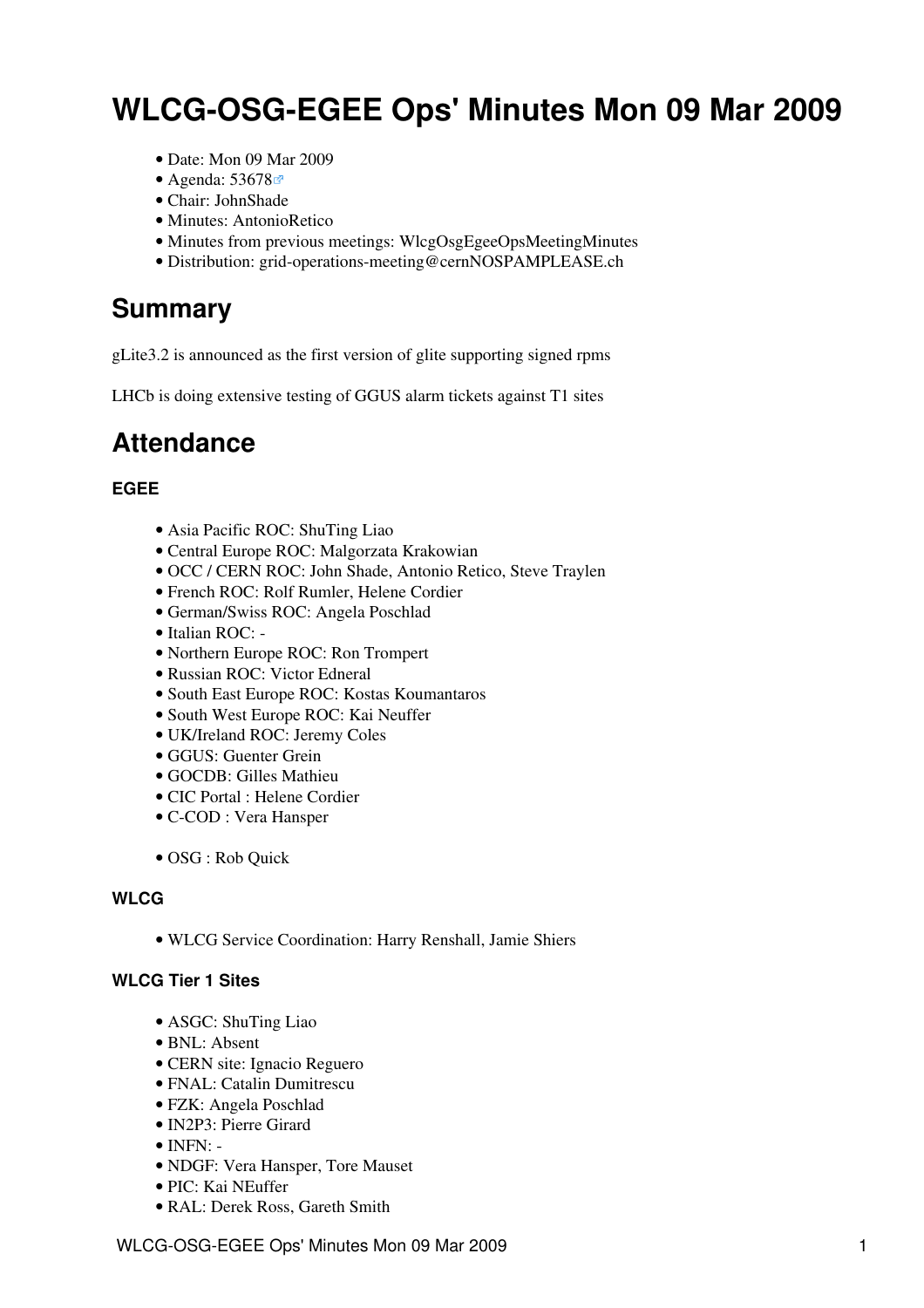- SARA/NIKHEF: Absent
- TRIUMF: Absent

#### <span id="page-2-0"></span>**LHC Experiments**

- ATLAS: absent
- LHCb: Roberto Santinelli
- CMS: absent
- ALICE: absent

## <span id="page-2-1"></span>**Feedback on Last Week's Minutes**

None was given.

### <span id="page-2-2"></span>**EGEE Items**

#### <span id="page-2-3"></span>**Grid Operator Hand Over on Duty**

|             |                  | <b>Primary Team   Secondary Team  </b> |
|-------------|------------------|----------------------------------------|
| <b>From</b> | <b>ROC</b> Italy | <b>ROC UK/I</b>                        |
| To          | ROC Russia       | <b>ROC SEE</b>                         |

- List of unresponsive sites:
	- ♦ No unresponsive site
- Problems Encountered during shift:
	- ♦ On Friday the dashboard was unavailable until approximately 14.00 UTC

#### <span id="page-2-4"></span>**Sites Considered For Suspension**

#### <span id="page-2-5"></span>**PPS Reports and Issues**

• None

#### <span id="page-2-6"></span>**gLite Release News**

• Please find gLite release news in:<https://twiki.cern.ch/twiki/bin/view/LCG/OpsMeetingGliteReleases>

#### Harry: info about upcoming [FTS](https://twiki.cern.ch/twiki/bin/view/EGEE/FTS) fixes

Antonio(off-line): This update fixes the [FTS](https://twiki.cern.ch/twiki/bin/view/EGEE/FTS) web service's delegation code that the delegated proxy certificates should not be corrupted [BUG:33641](https://savannah.cern.ch/bugs/?33641) $\sigma$ . The fix is to be applied server-side and requires only a restart of the service after upgrading the glite-data-transfer-fts package.

#### <span id="page-2-7"></span>**EGEE Items From ROC Reports**

- ROC France:
	- GRID2-FR certificate were rejected by VOMS servers behind the alias voms.cern.ch. Steve ♦ Traylen fixed the problem this morning.
- ROC SEE:
	- Sites in SEE requested to give top priority to bdii version 5 certification. There has been no ♦ progress in https://savannah.cern.ch/patch/?2623<sup>®</sup> for a month. This prevents more top bdiis to be deployed to better load balance as the current glite production bdii has numerous issues (GGUS ticket 43578)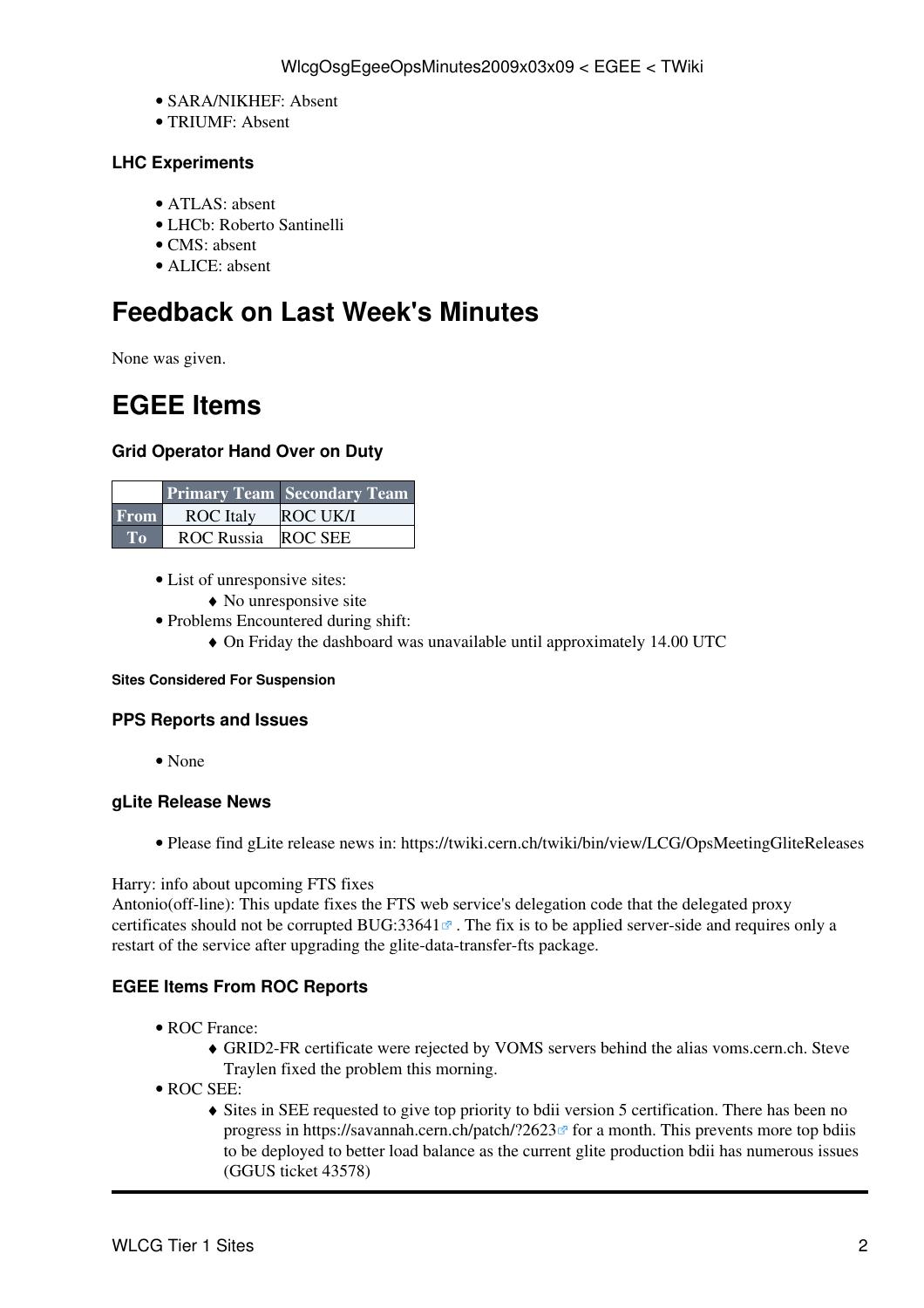#### WlcgOsgEgeeOpsMinutes2009x03x09 < EGEE < TWiki

Laurence(off-line):Patch 2623 was rejected as a newer version of the [BDII](https://twiki.cern.ch/twiki/bin/view/EGEE/BDII) was created due to issues raised by some early adopters. The new patch is 2783 which is currently being tested.

[PATCH:2784](https://savannah.cern.ch/patch/?2784) $\textdegree$  I am aware of one packaging issue which will result in this patch being rejected but I am waiting for the package to be rejected to see if there are any other issues which will need fixing. As soon as I have this information I will create a new patch. I notice that  $PATCH:2784\degree$  is current assigned priority normal. This should be increased to high if this patch is seen as important.

Antonio will follow-up with the EMT

| <b>Assigned to</b> | Due date | <b>Description</b><br>Follow-up with EMT the re-prioritisation<br>of PATCH:2784 <sup><math>\alpha</math></sup> and possibly increase<br>it to high                                                                                                                                                                                                                                                                                                                              | <b>State</b> | <b>Closed</b> | <b>Notify</b> |
|--------------------|----------|---------------------------------------------------------------------------------------------------------------------------------------------------------------------------------------------------------------------------------------------------------------------------------------------------------------------------------------------------------------------------------------------------------------------------------------------------------------------------------|--------------|---------------|---------------|
|                    |          | UPDATE 20-Mar: I discussed with the<br>EMT Coordinator. There is a long list of<br>services which now have priority both in<br>AntonioRetico 2009-03-16 certification and release preparation.<br>They welcomed the idea of a pilot<br>service to be run at some sites, which by<br>providing real-usage records would help<br>them making the certification faster. I am<br>preparing a request for sites to join this<br>activity to be presented at the next OPS<br>meeting. |              | 2009-03-18    | edit          |

#### ROC UK/I: •

UKI-LT2-UCL-HEP - New CE now online and passing SAM tests. Decided to shorten ♦ downtime in GOCDB. Downtime lifted on 05/03 at 16.05. It took 10 hours for this information to be propagated through the system (e.g. SAM).

John: This is not normal gridview should get in synch with GOCDB every half hour.

Antonio: this is possibly related to the GODB connection problems experienced last Friday and reported via e-mail to the GOCDB discuss list

### <span id="page-3-0"></span>**WLCG Items**

#### <span id="page-3-1"></span>**WLCG issues coming from ROC reports**

- NE ROC :
	- Recently there has been a request from WLCG to reinstall the WNs with 64-bit SL5. In ♦ principle this is OK. We have had similar requests also from non-HEP users in the past. However, a substantial fraction of our user community depends on the UIs to compile their codes. So we would very much like the UI to be on the same platform as the WNs. For this reason we would like to have a 64-bit SL5 glite-UI or a 32-bit glite-UI which is certified on SL5 64-bit. Will such glite-UI release be made available and if so, when will it be available?

Oliver (off-line): A gLite3.2/SL5/64 UI will be made available. Indeed, all services will eventually be made available on that platform.

The situation with the UI is that we have 99% of build, but zero runtime experience with a number of components on there (eg LB 2.0). Andreas Unterkircher will be covering the subject (gLite 3.2 roll-out plan)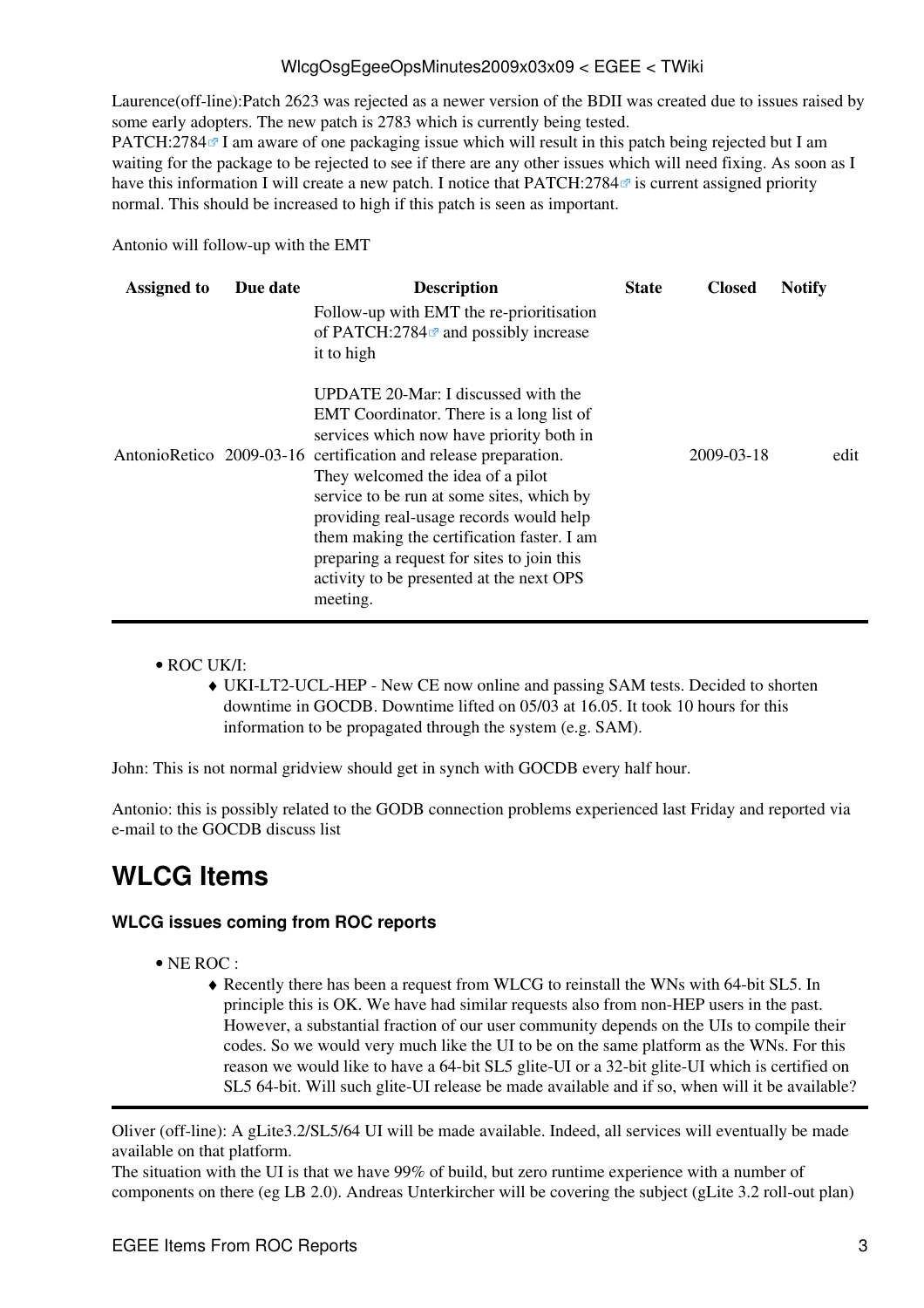#### WlcgOsgEgeeOpsMinutes2009x03x09 < EGEE < TWiki

during Wednesday's GDB (http://indico.cern.ch/conferenceDisplay.py?confId=45473 $\mathcal{B}$ )

#### <span id="page-4-0"></span>**Upcoming WLCG Service Interventions**

• Consult links on the agenda page.

#### <span id="page-4-1"></span>**WLCG Service Coordination**

Harry:A request was moved to re-schedule to the 1st of April the intervention on cern networks foreseen for the 18th of March. Apparently this is not possible. Updates to be communicated at this table and at the daily WLCG ops meeting

#### <span id="page-4-2"></span>**ATLAS Service**

-

<span id="page-4-3"></span>**ALICE Service**

-

<span id="page-4-4"></span>**CMS Service**

-

#### <span id="page-4-5"></span>**LHCb Service**

Harry: LHCb performed a "GGUS alarm ticket test". This went well and they will run another one this afternoon more reflecting a real LHCb production use case

Roberto: LHCb phoned directly castor service admins at CERN-PROD for an issue observed last Thursday. Basically there is an issue with Globus xio where there are many zombie processes running on the gridftp server which need to be cleaned-up. A GGUS:46946 $\sigma$  was opened as well with top priority, the issue was initially fixed by the administrator contacted by phone and now it is happening again preventing LHCb users from working. In all this the GGUS ticket worklog is empty so the ticket seems stuck at the ROC level.

Antonio: the ticket is not stuck because it is being followed-up by the Cern ROC as a standard team ticket (same workflows as for the CODs). The fact that the work is not being logged is disappointing though and will be followed up

## <span id="page-4-6"></span>**[OSG](https://twiki.cern.ch/twiki/bin/view/EGEE/OSG) Items**

nothing to report

### <span id="page-4-7"></span>**Newly Created Action Items**

<span id="page-4-8"></span>**Assigned to Due date Description** Main.OCC 2007-03-05 Example Action Item **Review of Open Action Items**

| <b>State</b> | <b>Closed</b>           | <b>Notify</b> |
|--------------|-------------------------|---------------|
|              | 2007-03-06 SteveTraylen | edit          |